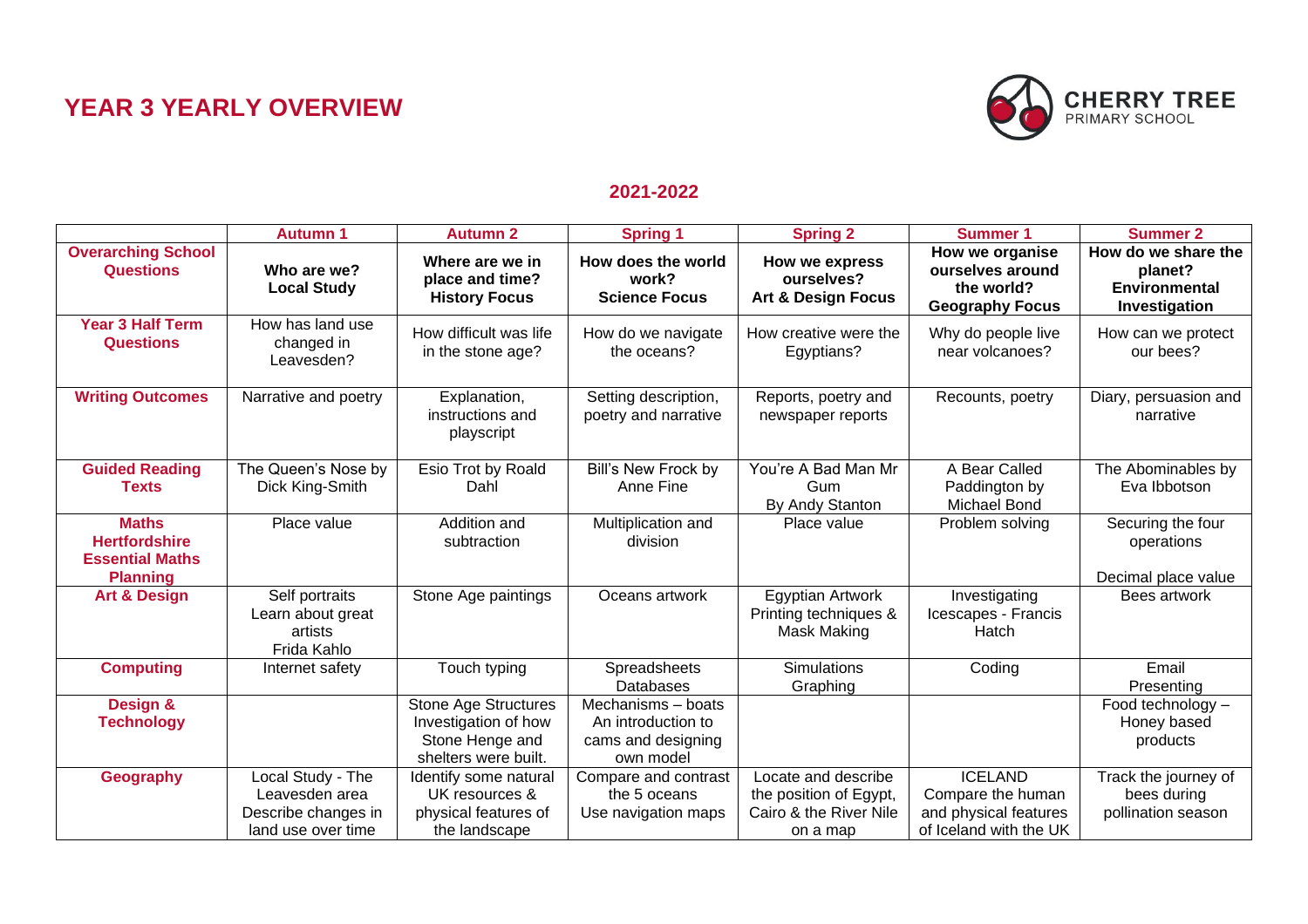|                            |                                             |                                            | Interpret maps using                    |                                                   |                                                   | Draw maps of the                               |
|----------------------------|---------------------------------------------|--------------------------------------------|-----------------------------------------|---------------------------------------------------|---------------------------------------------------|------------------------------------------------|
|                            |                                             |                                            | keys                                    |                                                   |                                                   | school edible garden,                          |
|                            |                                             |                                            | Use the 8 points of a                   |                                                   |                                                   | identifying plants that                        |
|                            |                                             |                                            | compass                                 |                                                   |                                                   | attract insects                                |
|                            |                                             |                                            | Investigate the Great                   |                                                   |                                                   |                                                |
|                            |                                             |                                            | Barrier Reef and the                    |                                                   |                                                   |                                                |
|                            |                                             |                                            | importance of this eco                  |                                                   |                                                   |                                                |
|                            |                                             |                                            | system to our planet                    |                                                   |                                                   |                                                |
| <b>History</b>             | Describe changes in                         | Investigating how                          | Investigate an                          | <b>Ancient Egypt</b>                              | How Iceland has                                   | <b>CONSERVATION</b>                            |
|                            | land use over time                          | difficult life was in the                  | important historical                    | The achievements of                               | changed over time                                 | The importance of                              |
|                            | Leavesden                                   | Stone Age.                                 | event since 1066.                       | the earliest                                      | 2010 eruptions of                                 | sustainability over                            |
|                            | Aerodrome & the                             |                                            |                                         | civilizations – an                                | Eyjafjallajökull                                  | time and place.                                |
|                            |                                             |                                            |                                         | overview of where                                 |                                                   | How the world has                              |
|                            | <b>Film industry</b>                        |                                            |                                         | and when the first                                |                                                   | changed in the last                            |
|                            |                                             |                                            |                                         | civilizations appeared                            |                                                   | 100 years.                                     |
|                            |                                             |                                            |                                         | and a depth study of                              |                                                   |                                                |
|                            |                                             |                                            |                                         | one of the following:                             |                                                   |                                                |
| <b>Modern Foreign</b>      | Yo Aprendo Español                          | La historia de la                          | La Fruta - Fruits                       | Los Colores y Los                                 | $Puedo-I can$                                     | Los animals - Animals                          |
| <b>Languages -</b>         | I'm learning Spanish                        | antigua Gran Bretaña                       |                                         | Números & Las                                     |                                                   |                                                |
| <b>Spanish</b>             |                                             | <b>Ancient Britain</b>                     |                                         | Formas                                            |                                                   |                                                |
| <b>Music</b>               | Singing:                                    | Singing:                                   | Singing:                                | Singing:                                          | Singing:                                          | Singing:                                       |
|                            | <b>Wizard Singers</b>                       | Moving the Stones                          | A Sailor went to sea,                   | Tutankhamun                                       | Popocatepeti                                      | Five Fine Bumble Bees                          |
|                            | Listening:                                  | Listening:                                 | sea, sea                                | Listening:                                        | Listening:                                        | Listening:                                     |
|                            | Hedwig's Theme from                         | Carnival of the Animals                    | Listening:                              | Joseph and His                                    | Dancing on the edge of                            | Flight of the Bumble Bee                       |
|                            | Harry Potter by John                        | - Fossils by Camille                       | Pirates of the Caribbean                | <b>Technicolour Dream</b>                         | a volcano by Alban Berg                           | by Korsakov                                    |
|                            | Williams                                    | Saint-Saens                                | by Hans Zimmer                          | Coat by Andrew Lloyd                              | -Performed by the LSO                             | <b>Composing:</b>                              |
|                            | <b>Composing:</b>                           | <b>Composing:</b>                          | <b>Composing:</b>                       | Webber                                            | <b>Composing:</b>                                 | Help create at least one                       |
|                            | Create a short 'magical'                    | Improvise an answering                     | Become more skilled in                  | <b>Composing:</b>                                 | Create percussion                                 | simple melody using                            |
|                            | sounding piece using<br>handheld percussion | passage to a tune using<br>1, 2 or 3 notes | improvising using<br>untuned percussion | Improvise an answering<br>passage to a tune using | accompaniment for the<br>above music, following a | one, three or five<br>different notes in small |
|                            | and xylophones. Play                        |                                            | played in whole-                        | 1, 2 or 3 notes using                             | leader                                            | groups on the                                  |
|                            | final version along with                    |                                            | class//instrumental                     | Song of the King from                             | Record compositions in                            | glockenspiel.                                  |
|                            | a clip from the film to                     |                                            | teaching), inventing                    | Joseph                                            | any way appropriate that                          |                                                |
|                            | create a 'studio                            |                                            | short 'on-the-spot'                     |                                                   | recognises the                                    |                                                |
|                            | orchestra' experience?                      |                                            | responses using a                       |                                                   | connection between                                |                                                |
|                            |                                             |                                            | limited note-range                      |                                                   | sound and symbol                                  |                                                |
|                            |                                             |                                            |                                         |                                                   | (e.g. graphic/pictorial                           |                                                |
|                            |                                             |                                            |                                         |                                                   | notation).                                        |                                                |
| <b>Physical Education</b>  | <b>Team Games</b>                           | Dance                                      | Gymnastics                              | Hockey                                            | Cricket                                           | Rounders                                       |
| <b>Religious Education</b> |                                             |                                            |                                         |                                                   |                                                   |                                                |
| <b>RSHE</b>                | Being Me in My World                        | Celebrating<br><b>Difference</b>           | <b>Dreams and Goals</b>                 | <b>Healthy Me</b>                                 | Relationships                                     | Changing Me                                    |
| <b>Science</b>             |                                             | Rocks and Soils                            | Forces and Motion                       | Sustainability                                    |                                                   | <b>Plants and Bees</b>                         |
|                            | Animals including                           |                                            |                                         |                                                   | Light                                             |                                                |
|                            | humans. Investigating                       |                                            |                                         |                                                   |                                                   |                                                |